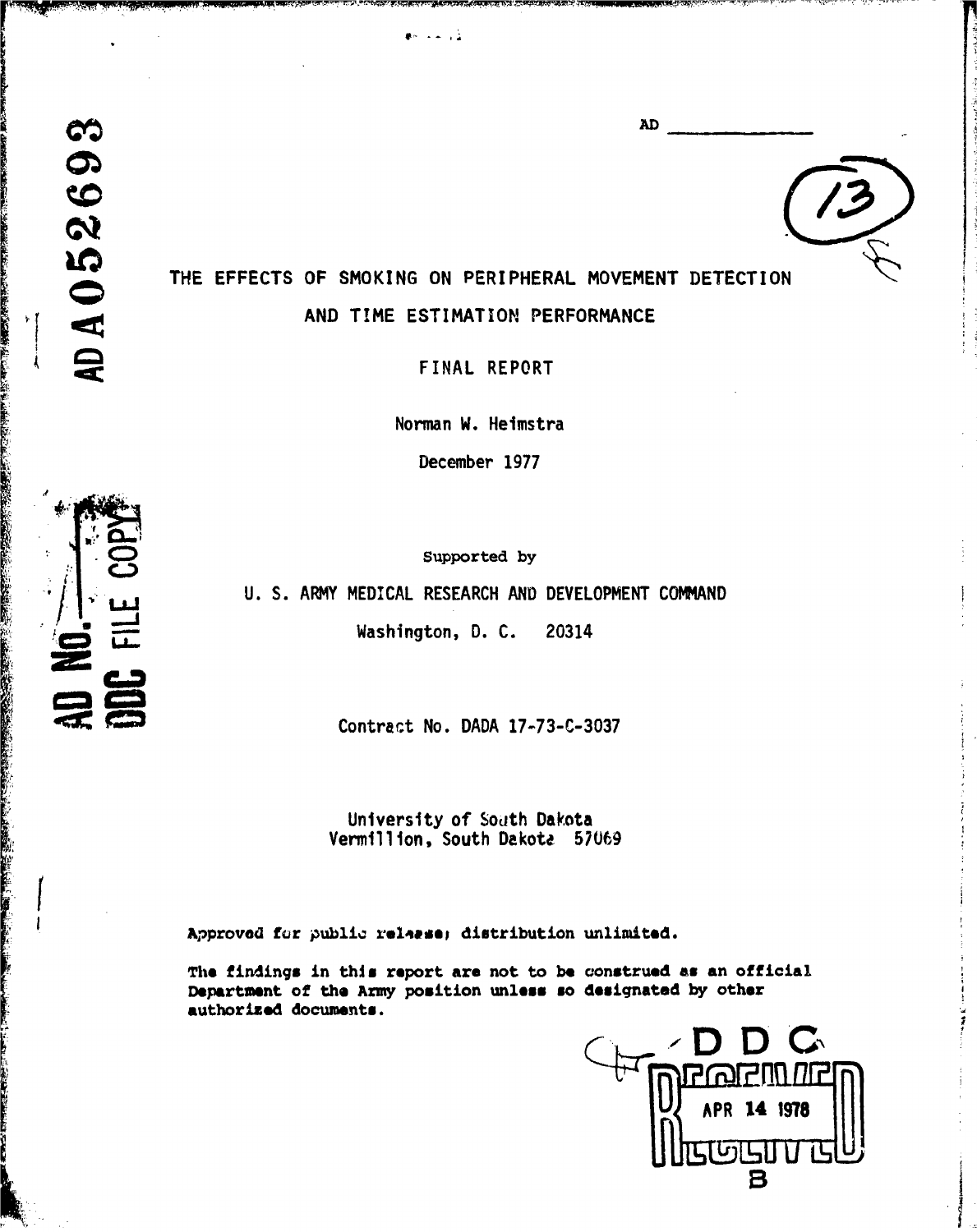|                                                                                                                                                                                                                                                                                                                                                                                                                                                                                  | REPORT DI CUMENTATION PACE             |                                                                               |
|----------------------------------------------------------------------------------------------------------------------------------------------------------------------------------------------------------------------------------------------------------------------------------------------------------------------------------------------------------------------------------------------------------------------------------------------------------------------------------|----------------------------------------|-------------------------------------------------------------------------------|
| L Y TAM THUI LE                                                                                                                                                                                                                                                                                                                                                                                                                                                                  |                                        | BEFORE COMPLETING FORM<br>2. GOVT ACCESSION NO. 3. BECIPIENT'S CATALOG NUMBER |
|                                                                                                                                                                                                                                                                                                                                                                                                                                                                                  |                                        |                                                                               |
| 4. TITLE (and Substite)                                                                                                                                                                                                                                                                                                                                                                                                                                                          |                                        | TYPE OF REPORT'S PERIOD COVERED<br>Final <i>K</i> ebe                         |
| The Effects of Smoking on Peripheral Movement                                                                                                                                                                                                                                                                                                                                                                                                                                    |                                        | 1973-1976                                                                     |
| Detection and Time Estimation Performance.                                                                                                                                                                                                                                                                                                                                                                                                                                       |                                        | <b>HING ORG. REPORT NUMBER</b>                                                |
| <b>ANSHOR(4)</b><br>70)                                                                                                                                                                                                                                                                                                                                                                                                                                                          |                                        | <b>8. CONTRACT OF SHANT NUMBERO</b>                                           |
| Norman W. Heimstra                                                                                                                                                                                                                                                                                                                                                                                                                                                               |                                        |                                                                               |
|                                                                                                                                                                                                                                                                                                                                                                                                                                                                                  |                                        | DAUA 17-73-C-3037                                                             |
| <b>B. PERFORMING ORGANIZATION NAME AND ADDRESS</b>                                                                                                                                                                                                                                                                                                                                                                                                                               |                                        | 10. PROGRAM ELEMENT, PROJECT, TASK AREA & WORK UNIT MANDERS                   |
| University of South Darota                                                                                                                                                                                                                                                                                                                                                                                                                                                       |                                        | 62758A                                                                        |
| Vermillion. South Dakota 57069                                                                                                                                                                                                                                                                                                                                                                                                                                                   |                                        | 3A762758A81910<br>Ko<br><b>74.003</b>                                         |
| <b>I'I. CONTROLLING OFFICE NAME AND ADDRESS</b>                                                                                                                                                                                                                                                                                                                                                                                                                                  |                                        | Dec.                                                                          |
| US Army Medical Research and Development Cmd. (<br>Washington, D. C. $20514$                                                                                                                                                                                                                                                                                                                                                                                                     |                                        |                                                                               |
| 14. MONITORING AGENCY NAME & ADDRESS/If different from Controlling Office)                                                                                                                                                                                                                                                                                                                                                                                                       |                                        | 15. SECURITY CLASS. (of this report)                                          |
|                                                                                                                                                                                                                                                                                                                                                                                                                                                                                  |                                        |                                                                               |
|                                                                                                                                                                                                                                                                                                                                                                                                                                                                                  |                                        | Unclassified                                                                  |
|                                                                                                                                                                                                                                                                                                                                                                                                                                                                                  |                                        | <b>15a. DECLASSIFICATION/DOWNGRADING</b>                                      |
| 16. DISTRIBUTION STATEMENT (of this Expert)                                                                                                                                                                                                                                                                                                                                                                                                                                      |                                        |                                                                               |
|                                                                                                                                                                                                                                                                                                                                                                                                                                                                                  |                                        |                                                                               |
| Approved for public release; distribution unlimited<br><sup>1</sup> 7. DISTRIBUTION STATEMENT (of the abotenct entered in Block 20, if different from Report)                                                                                                                                                                                                                                                                                                                    |                                        |                                                                               |
| <b>18. JUPPLEMENTARY NOTES</b>                                                                                                                                                                                                                                                                                                                                                                                                                                                   |                                        |                                                                               |
|                                                                                                                                                                                                                                                                                                                                                                                                                                                                                  |                                        |                                                                               |
| 19. KEY WORDS (Coulinus on revorse side if notecomy and identity by block number)<br>v1s1                                                                                                                                                                                                                                                                                                                                                                                        | human subjects                         |                                                                               |
|                                                                                                                                                                                                                                                                                                                                                                                                                                                                                  | information processing<br>visual field |                                                                               |
| nicotine                                                                                                                                                                                                                                                                                                                                                                                                                                                                         |                                        |                                                                               |
| <b>smokina</b><br>smoking deprivation<br>velocity estimation<br>nonsmokers                                                                                                                                                                                                                                                                                                                                                                                                       | periphera! vision                      |                                                                               |
| <b>28. ADETRACY (Cand to an everyon ofte if meanway and Healthy by Meek manage)</b><br>Previous research has shown that smoking and nicotine may have an effect on                                                                                                                                                                                                                                                                                                               |                                        |                                                                               |
|                                                                                                                                                                                                                                                                                                                                                                                                                                                                                  |                                        |                                                                               |
|                                                                                                                                                                                                                                                                                                                                                                                                                                                                                  |                                        |                                                                               |
| visual functions. Several studies were conducted to determine if smoking and<br>smoking deprivation would have an effect on the detection of movement by<br>peripheral vision and to determine the effects of smoking and smoking<br>deprivation on time estimation performance. It was found that under levels<br>of low illumination, nonsmokers had a significantly larger peripheral field,<br>that deprived smokers were better than smokers in detecting movement in the - |                                        |                                                                               |

**TAX RA** 

s e universita

1994年12月

 $\ddot{?}$ 

 $\mathfrak{z}$ 

Į

i.<br>M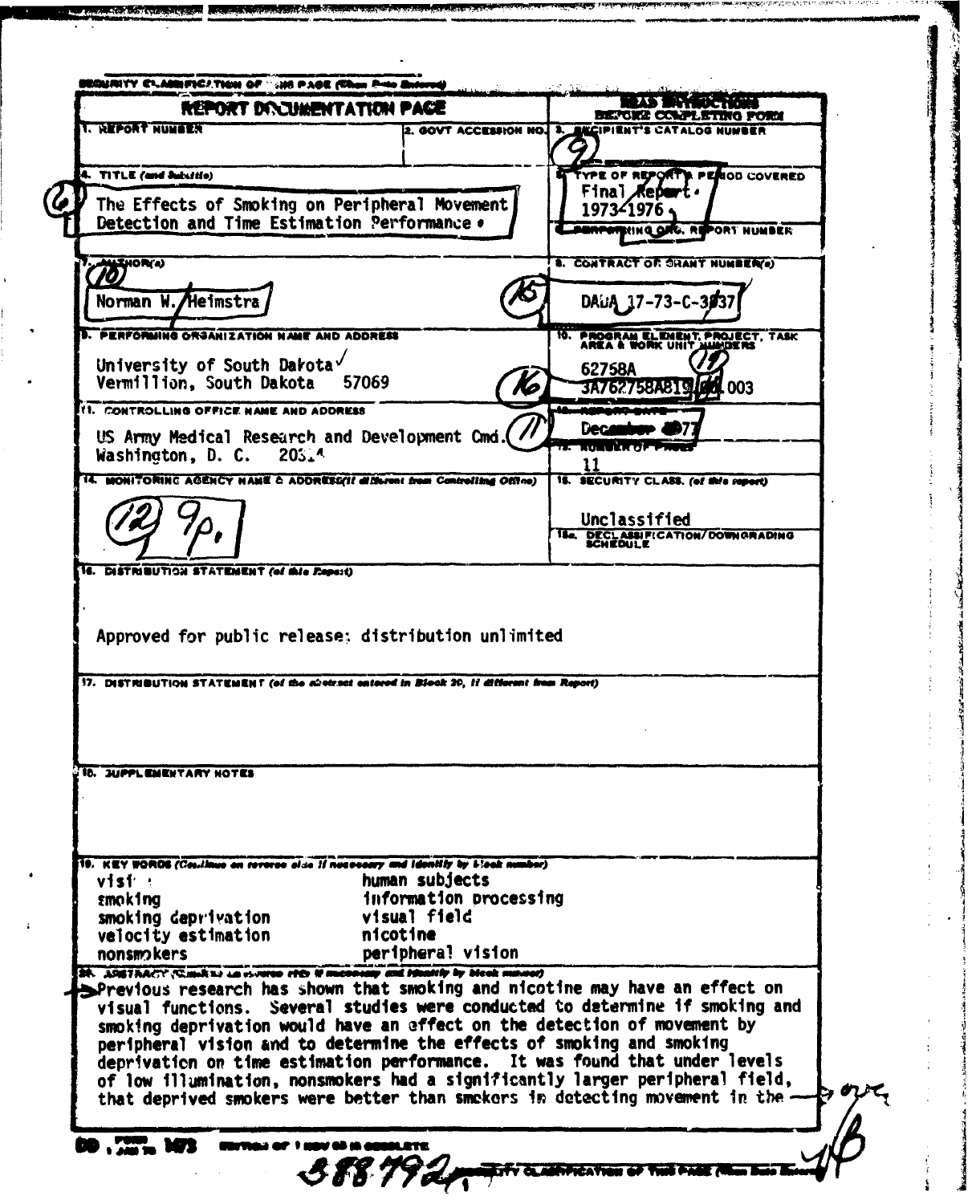## 20. Abstract (Continued)

 $C_0$  $\Delta T$ 

periphery of the visual field and that subjects on a velocity estimation task who had been deprived of smoking performed better<br>than smokers. In a study concerned with relationships between nicotine level and performance, high nicotine smokers performed better on a movement detection task than low nicotine or deprived smokers. of movement detection task, it was found that nicotine had some adverse<br>effects but, under other conditions, actually improved performance.

| <b>ACCESSION for</b>                              |                                                     |
|---------------------------------------------------|-----------------------------------------------------|
| Mils<br>DOC<br>urjmkynced<br><b>AISTIFICATION</b> | White Section<br>т<br><b>Buff Section</b><br>О<br>а |
| 45                                                | <b>RISTRIBUTION/AVAILABLITY_COCER</b>               |
| aist.                                             | AVAIL and /ur SPECIAL                               |
|                                                   |                                                     |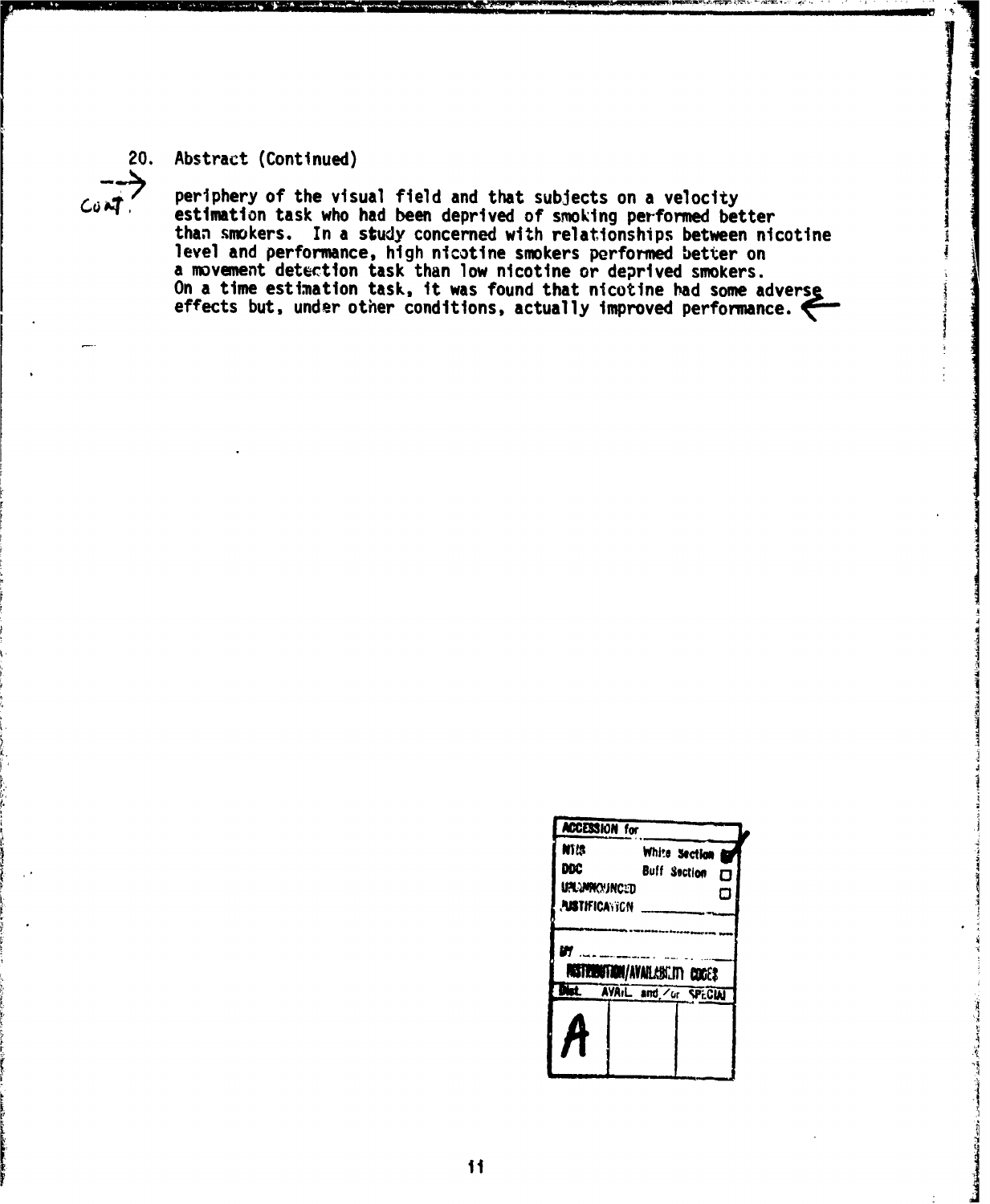A number of investigations over the years have dealt with the effects of nicotine and smoking on various visual functions. For example, studies have been conducted in such areas as sensitivity to light (De Gaspare and Boles-Carenini, 1952; McFarland, i953; Powell, 1938; Vignal, 1964), adaptation (Bohne, 1962; Sheard, 1946; Troemel, Davis, and Hendley, 1951; Vignal, 1964), accommodation (Powel?. 1938), and accommodation and convergence (Wilmer and Berens, 1919). Other functions that have been studied include the size of the angioscotoma (Fink, 1946), flicker fusion frequency (Barlow and Baar, 1967; Fabricant and Rose, 1951; Larson, Finnegan and Haag, 1950; Larson, Haag and Silvette, 1961; Larson and Silvette, 1968; Wrrwick and Eysenck, 1963), foveal acuity (Wilmer and Burens, 1919'), para-foveal acuity (Bohne, 1962), visual search performance (Johnston, 1966), and target detection under night driving conditions (Johansson and Jansson, 1965). A comprehensive review of experimental and clinical studies on the effects of smoking on vision may be fround in Larson, Haag and Silvette (1961, 1968).

Recent investigations by Johnston (1965a, 1965b) and in this laboratory (Krippner and Heimstra, 1969) have been concerned with the effects of smoking on peripheral visual acuity. Johnston (1965a), while investigating the relationship between peripheral visual acuity and visual search performance, noticed that smoking appeared to reduce the size of the visual tields of the observers. In another study (Johnston, 1965b), it was noted that abstinence from smoking increased the size of the visual form field and that smoking resulted in a reverse effect.

It should be noted that the findings relating to smoking and peripheral visual functions have been based cn static visual acuity tests. While it is of interest that a relationship does exist, the practical significance of these findings is open to question since little is known about the functional importance of static peripheral acuity. Whether the human organism "receives" ard makes use **of** static perirheral visual information, and the degree to which he uses this information in dealing with his environment, is presently unknown. However, of considerable potential importance from a practical point of view is the possible relationship between smoking and dynamic peripheral functions such as movement detection. In many man-makhine systems, such as F/W and R/W aircraft the ability of the operator to detect movements peripherally, e.g., another aircraft approaching from the side, may be critical. This, of course, is a key peripheral visual function whose importance is recognized. The purpose of several studies reported here was to investigate the effects of smoking on several types of tasks involving detection and recognition of movement by means of peripheral vision. Additional research was conducted dealing with the effects of smoking on a task involving the central visual field, i.e., the effects of smoking on time estimation.

The first Investigation in the series was concerned with the effects of smoking and smoking deprivation on ability to detect movement in the peripheral visual field under high and low illumination conditions.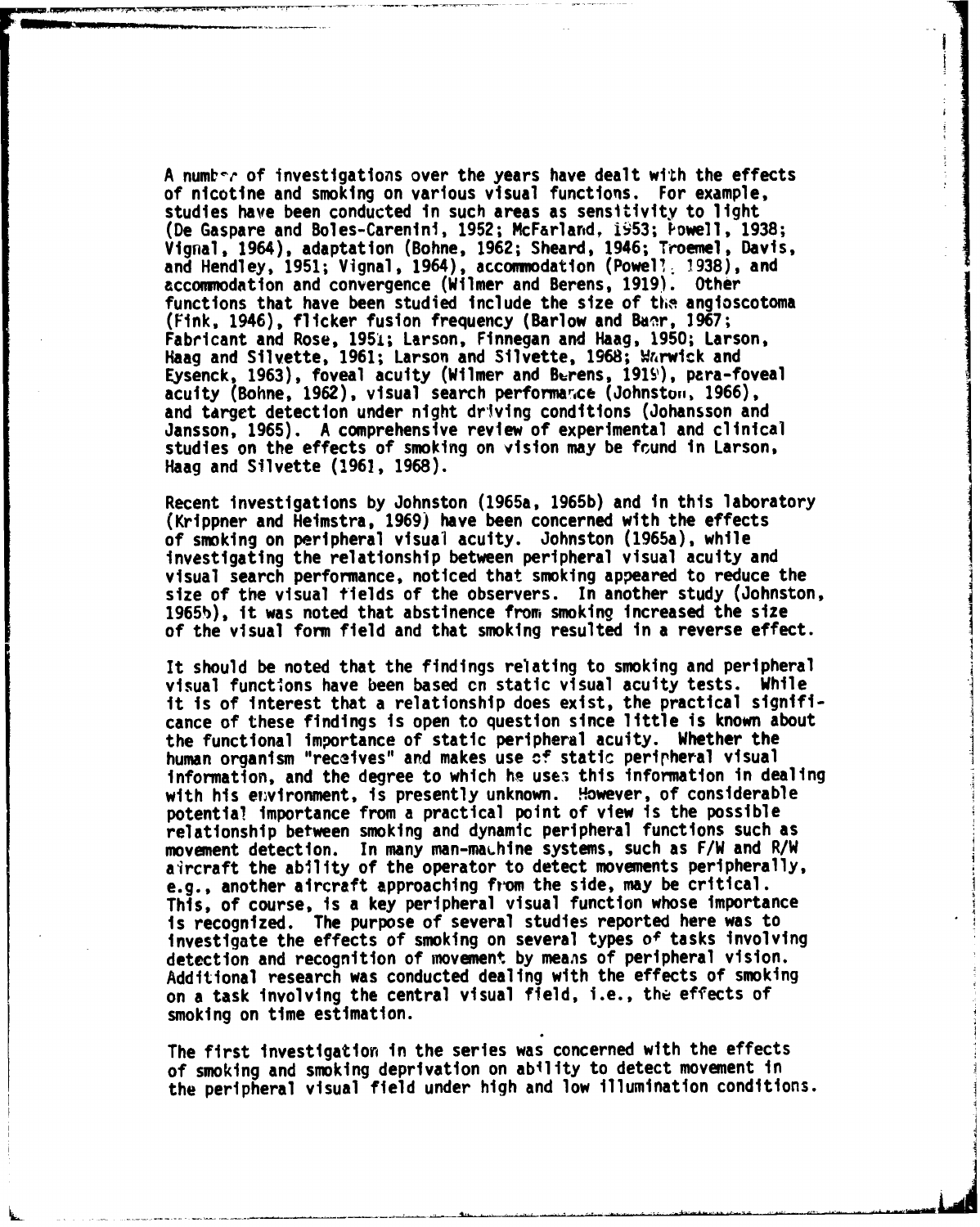Twenty-five male subjects, **15** smokers and **10** nion-smokers were screened for visual and physical defects. Subjects who were categorized as chronic smokers (20 or more cigarettes per day) were tested under a **(1)** smoking **-** high illumination condition, (2, smoking **-** low illumination condition, **(3)** smoking deprived **-** high illumination condition, and (4) smoking deprived **-** low illumination condition. Subjects categorized as nonsmokers were tested under a high illumination condition and a low illumination condition. **All** subjects reported to a subject lounge three hours in advance of each scheduled session. During this three hour waiting period, smokers were given a cigarette every 20 minutes and deprived smokers were not allowed to smoke. **If a** subject was in a lcw illumination condition, he was dark adapted during the last 20 minutes **of** the waiting period. **All** experimental conditions were assigned on a random basis with at least 24 hours separating each session. **All** subjects were giver a one hour training session the day before their first scheduled experimental session and were paid for their participation.

During each session a subject was required to perform three tasks designed to measure **(1)** visual field based on an ascending and descending series of trials involving a moving target, (2) periphera!<br>movement detection involving the ability to detect movement of a briefly displayed peripheral target, and (3) velocity estimation which required the subject to observe a moving target in the periphery,<br>estimate its velocity, and predict its interception with a stationary target. Order of presentation of the three tasks was randomized with each task requiring 20 minutes. Subjects in the smoking condition smoked **a** cigarette during each of three 10-minute break periods during the test session. Depending upon the experimental condition involved, **a** subject was tested under either a low or high level of illumination.

Analysis of the data revealed no significant differences between smoking and smoking deprived subjects for either illumination condition in regard to the visual field measures. **A** comparison of smoking and nonsmoking subjects, however', showed a significantly larger field for nonsmokers under the low illumination condition. For the movement detection task, smoking deprived subjects were significantly better than smoking subjects at detecting and responding to movement in the periphery, particularly when higher speeds of target movement were involved. These two groups compared to nonsmokers revealed no significant differences. Analysis of the data for the velocity estimation task revealed that subjects in the smoking deprived condition performed significantly better than subjects in the smoking condition under the low illumination condition. No smoker-nonsmoker differences were found for this task. Based on the results of this investigation, it appears that smoking does have an effect on several critical peripheral functions.

The second investigation in the series was designed to determine the relationship between nicotine dosage level and peripheral visual performance. To determine nicotine dosage effects, 12 smokers appeared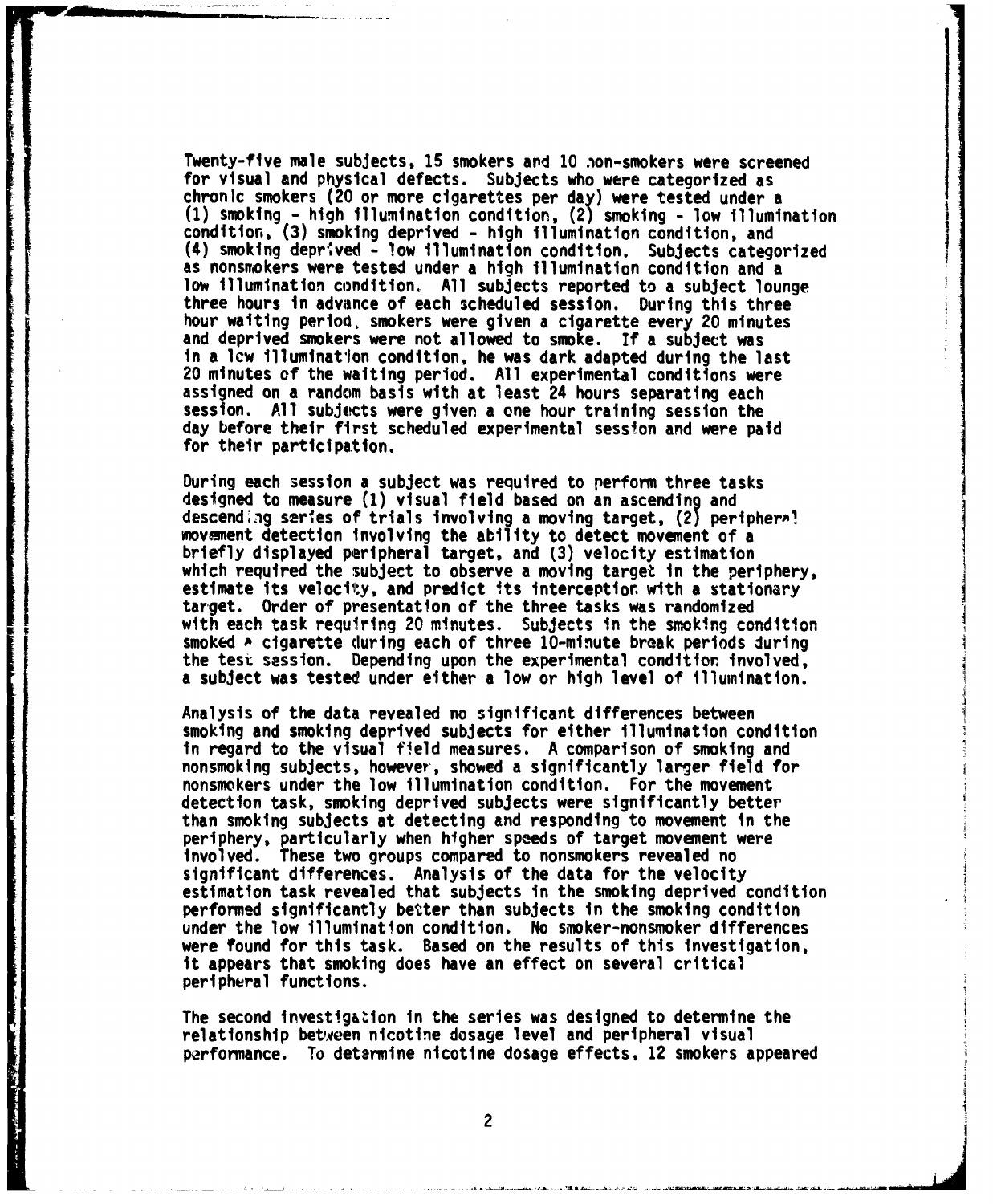under conditions of (1) smoking - high nicotine, (2) smoking - low nicotine, and **(3)** smoking deprived. Ten nonsmokers were also tested and compared with the deprived smokers. Under all conditions the subjects reported to a lounge three hours prior to testing. **If** under a smoking condition, high or low nicotine cigarettes **(2.5** mg. or **0.3** mg. nicotine) were administered at 20 minute intervals for the entire lounge period. **All** subjects were trained on the apparatus prior to their first experimental session. For all conditions, subjects were required to perform two tasks designed to measure (1) peripheral movement detection involving the ability to detect movement or nonmovement of a peripheral target traveling at one of four velocities or zero, and (2) velocity estimation which required the subject to observe a moving target in his periphery, estimate its velocity, and predict its interception with a stationary target.

Analysis of the movement detection data showed high nicotine smokers significantly better able to detect zero movement trials than either the low nicotine or deprived smokers. Analysis of the four movement speeds and the velocity estimation data all yielded nonsignifican' differences.

The third study was designed to determine the time/response characteristics<br>of smoking in terms of onset, duration, and decay of effects. To determine the time/response characteristics of smoking, 40 subjects.<br>(20 smokers and 20 nonsmokers) were tested. Smokers were tested. under conditions of smoking and smoking deprived. Subjects in both conditions reported to a lounge two hours prior to testing. The tasks used were the same as those in the prior study with some slight modifications. Upon entering the test room, initial baseline Derformance measures were taken for all groups. Following the baseline period, smokers were administered a single test session cigarette and all groups were given a series of trials separated into blocks.

Analysis of deviations from baseline for the movement detection task showed smokers superior in their ability to detect non-movement of the target. For the velocity estimation task, a significant smoking treatment-blocks interaction was found. These data suggest that smoking does have an effect on the processing of peripheral visual I information.

The final investigations were conducted to determine the effects of nicotine on the processing of visually presented information. In both studies, **15** chronic smokers were tested under smoking and smoking deprived conditions, and **10** nonsmokers were tested as a control group. Subjects were deprived of smoking for two hours prior to testing. The test sessions consisted of **10** minutes of task performance, during which baseline measures were taken, followed **by a 10** minute treatment period, during which a cigarette was given to subjects in the smoking treatment, and finally, approximately 45 minutes of task performance, during which post-treatment measures were taken.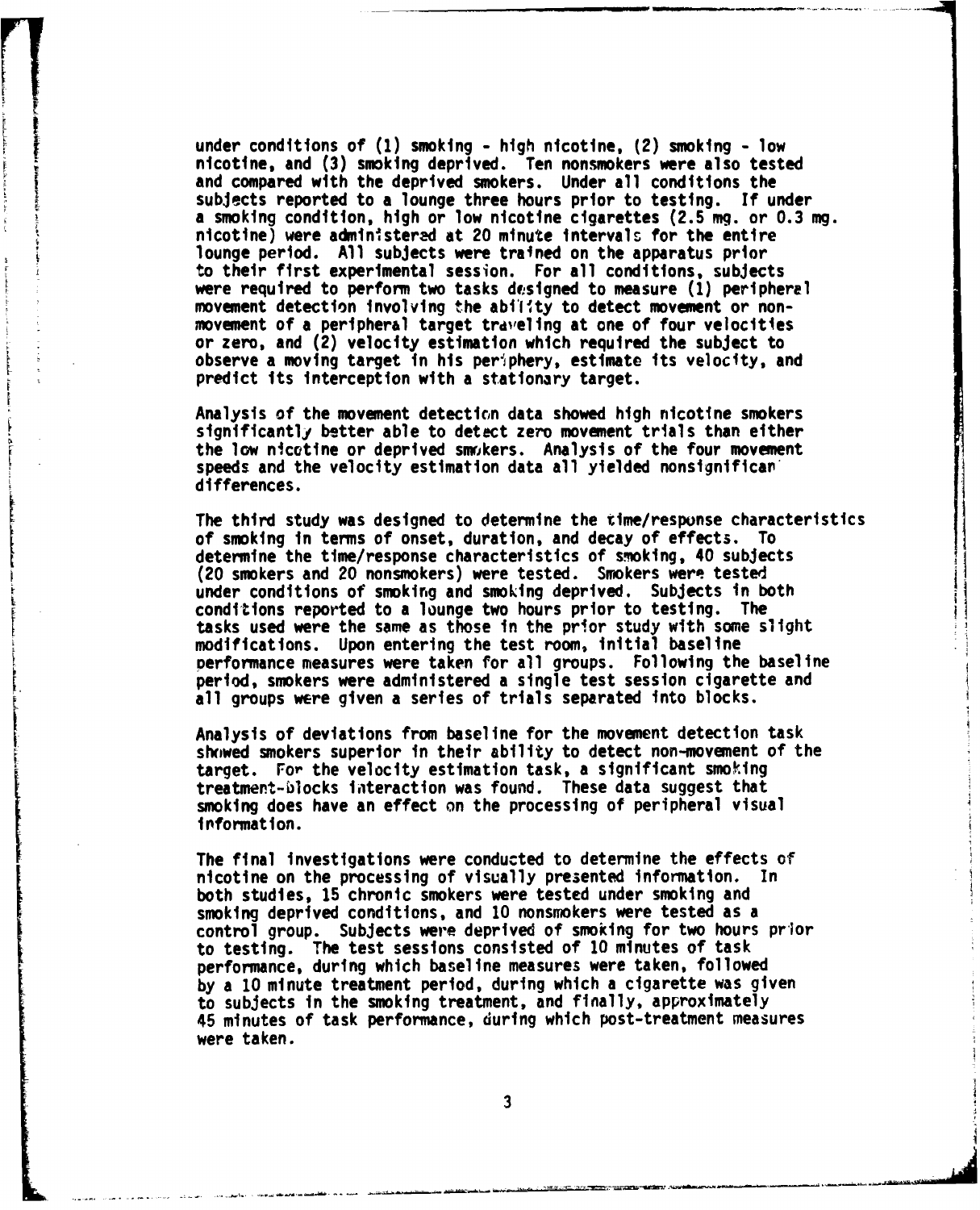In the first study, subjects were tested on a simple velocity estimation task, viewed in the central visual field. The results Indicated that nicotine had an adverse effect on the ability of subjects to perform this task, but only under certain extreme conditions of object speed and viewing time. These results were compared to previous research where detrimental nicotine effects were found over a wide range. of speed and concealment values when a similar task was presented peripherally.

In the second study, subjects were required to estimate the velocity<br>of a moving target and fire ahead of it to compensate for the time lag in **a** projectile trajectory. The results again indicated that smoking and smoking deprived subjects differed only under certain speed and exposure time conditions, but in this case, the smokers actually performed better than the deprived smokers. It was **suggested** that the higher level of information processing involved in this task was not adversely affected **by** nicotine.

**Based** on the results of these studies, it would appear that smoking and smoking deprivation may, in fact, have some effects on peripheral visual functions related to movement detection. It would also appear that smoking may have some effect on time estimation performance. It is important to note, however, these effects are minimal and implications for real world situations are probably not particularly significant.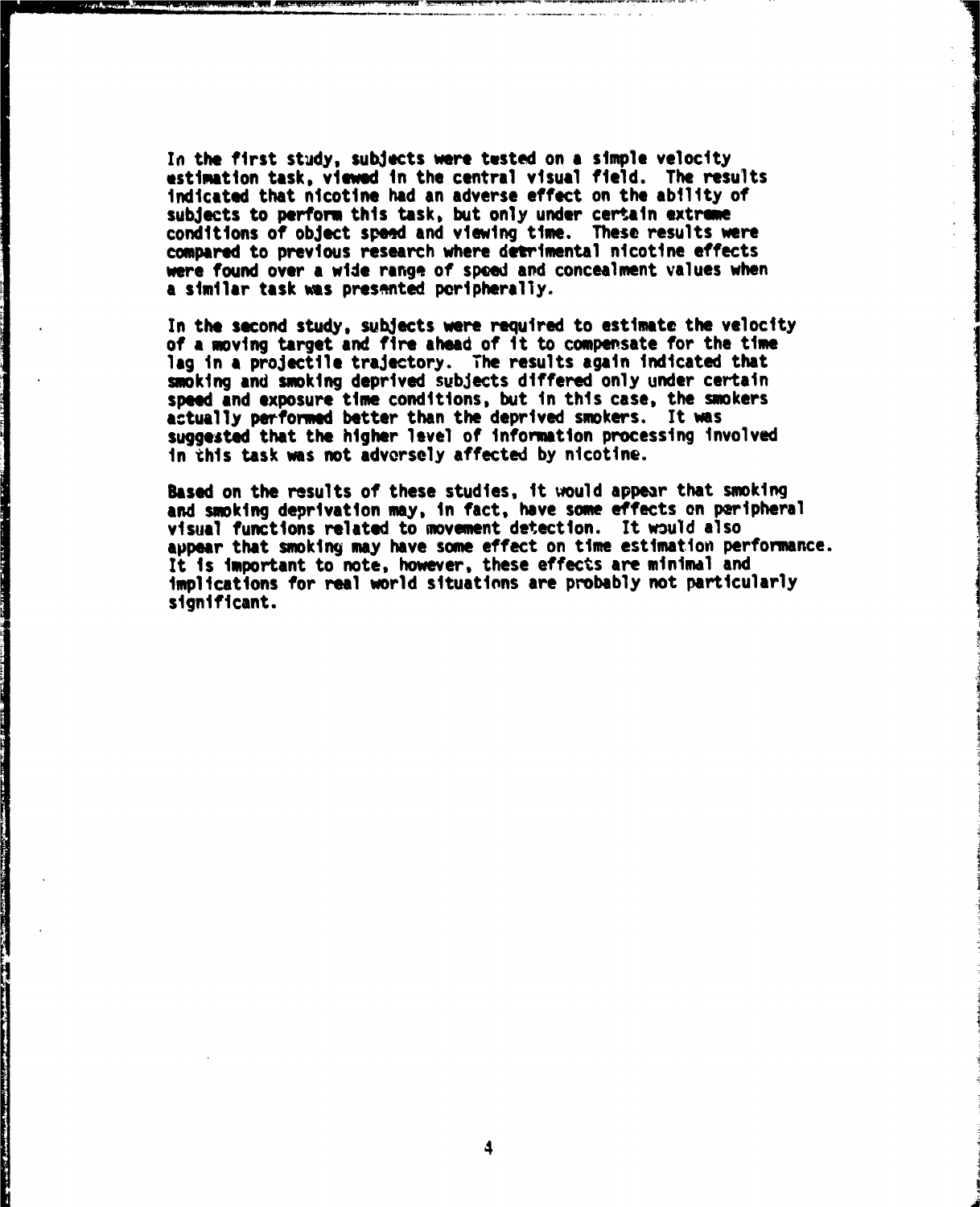## **References**

- Barlow, D. H. & Baer, **D.** J. Effect of cigarette smoking on the critical flicker frequency of heavy and light smokers. Perceptual and Motor Skills, 1967, 24, 151-155.
- Bohne, V. G. Der Einflub des Rauchens auf spezielle fur Kraftfahrer wtchtige Sinnasleistungen des Auges. (The influence of smoking on special sensory performances of the eye which are of importance for the driver of a motor vehicle.) Kltn. **Mbl.** Avgenheitk, 1962, 140, 717-730.
- Breidenbach, S. T., Arnold, J. L. & Heimstra, N. W. The effects of smoking on time estimation performance. Annual Report prepared for U. S. Army Medical Research and Development Command under Contract No. DADA 17-73-C-3037 (Year 3). University of South Dakota, Vermillion, South Dakota, September, 1976.
- De Gaspare, P. F. F. & Boles-Carenini, B. Dell'azione del tabacco e dell'alcool sulla sensibilita retinica rilevata cop lo scotoma articiale di Goldmann. Riv. med. aeronaut., 1952, 15, 388-399. (Abstract)
- Fabricant, N. **D. &** Rose, I. W. Effect of smoking on the flicker fusion threshold of normal persons. Eye, Ear, Nose and Throat Monthly, 1951, 30, 541-543.
- Fink, **A. 1.** Clinical study of effect of tobacco on the normal angioscotoma. A. M. A. Archives of Ophthalmology, 1946, 35, 15-19.
- Johansson, G. & Jansson, G. Smoking and night driving. Scand. J. Psychol., 1965, 6, 124-128.
- Johnstor, **D.** M. Effect of smoking on visual search performance. Perceptual and Motor Skills, 1966, 22, 619-622.
- Johnston, D. M. Search performance as a function of peripheral acuity. Seattle: Boeing, 1965a, (Boeing Document D6-57100, June, **1965).**
- Johnston, D. M. A preliminary report of the effect of smoking on size of visual fields. Life Sci., 1965b, 4, 2215-2221.
- Krippner, R. A. & Heimstra, N. W. The effects of smoking on peripheral visual acuity. Technical Repert prepared for the Council for Tobacco Research--U.S.A., Human Factors Laboratory, University of South Dakota, 1969.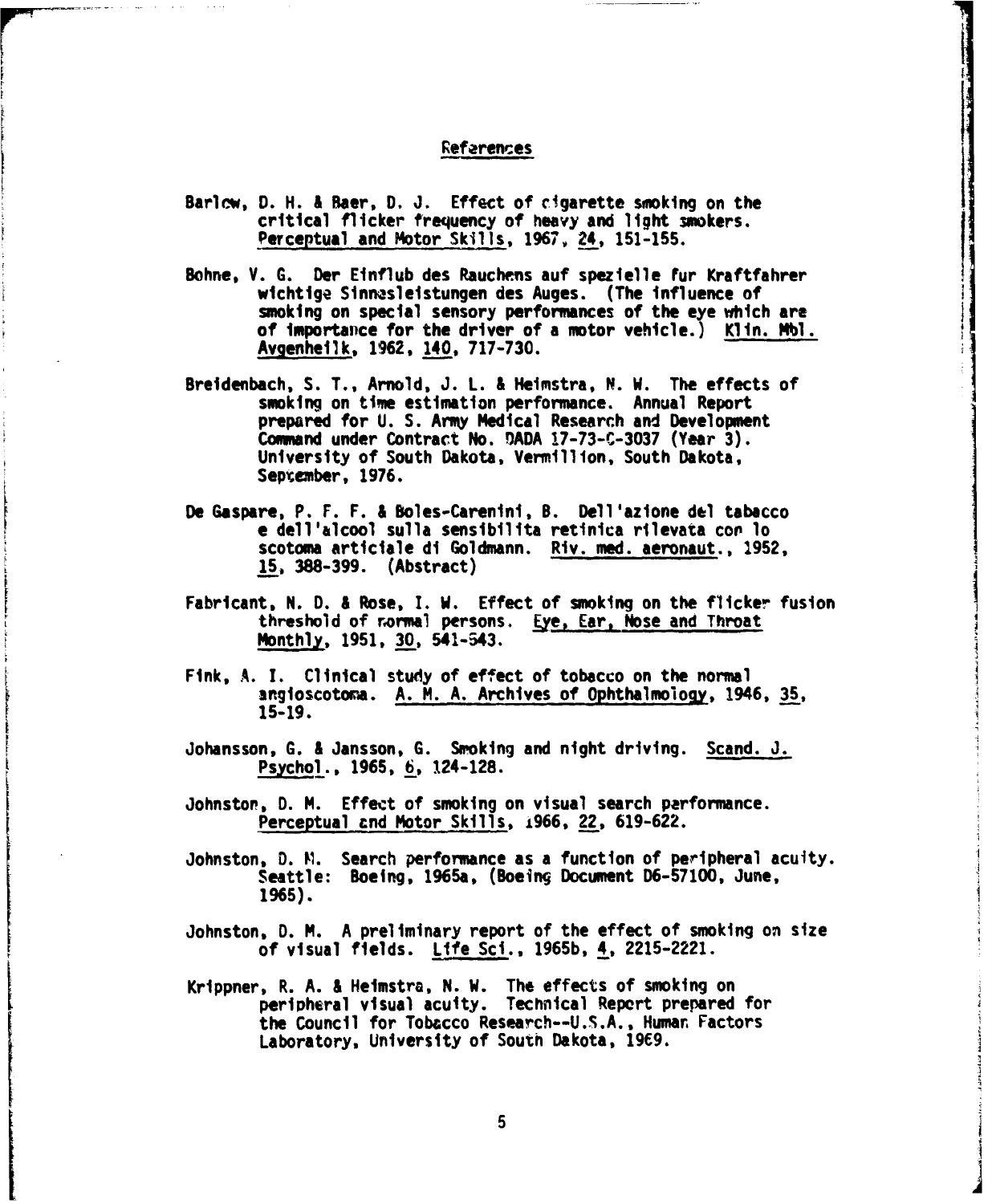- Larson, P. S., Finnegan, J. K. **& Haag,** H. F. Observations on the effect of cigarette smoking on the fusion frequency nf flicker. J. Clin. Invest,, 1950. 29, 483-485.
- Larscn, P. S., Haag, H. B. & Silvette, H. Tobacco: Experimental and Clinical Studies. Baltimore: The Williams and Wilkins Company, 1961.
- Larson, P. S. **S** Silvette, H. Tohacco: Experimental and Clinical Studies (Supplement 1). Baltimore: The Williams and Wilkins Company, 1968.
- McFarland, R. A. Humun Factors in Air Transportation. New York: McGraw-Hill Book Company, 1953.
- Powell, E. Smoking and its effect upon visual accommodation. Res. Quart., 1938, 9, 30-36. (Supplemert)
- Scoughton, C. R. & Heimstra, N. W. The effects of swoking on peripheral movement detection. Annual Report prepared for U.S. Army Medical Research and Development Command under Contract No. DADA 17-73-C-3037. University of South Dakota, Vermillion, South Dakota, December, 1973.
- Scoughton, C. R. and Heimstra, **X.** W. The effects of smoking on peripheral movement detection. Annual Report prepared for **1).** S. Army Nedical Research and Development Command under Contract No. **DADA** 17-3-C-3137 (Year 2). University of South Dekota, Vermillion, South Dakota, August, 1975.
- Sheard, C. The effects of smoking on the dark adaptatior of rods and cones. Fed. Proc. Amer. Soc. Exp. Biol., 1946, **5,** 94. (Abstract)
- Troamel, R. G., Davis, R. T. **&** Hendley, **C.** D. Dark adaptation as a function of caffeine and nicotine administration. Proc. S. Dakota Acad. Sci., 1951, 30, 79-84.
- Vignal, P. La conduite automobile de nuit. (Automobile driving 3t night.) Gazette Medicale de France, 1964, 71, 1609-1613.
- Warwick, K. M. & Eysenck, H. J. The effects of smoking on the CFF threshold. L'fe Sciences, 1963, 4, 219-225.
- Wilmer, W. H. & Berens C. Air Services Medical, Washington Govt. Printing Office, 1919.